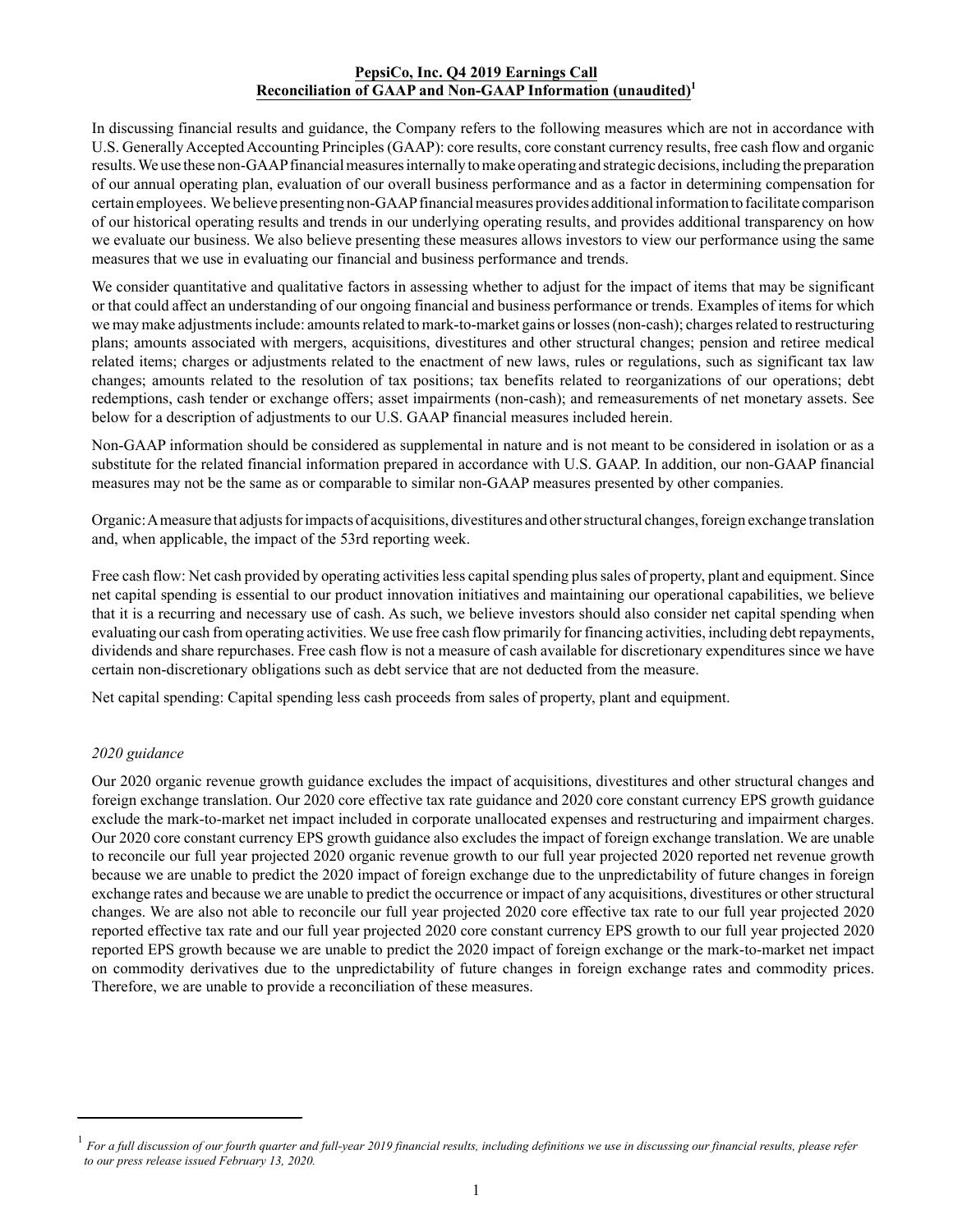## **PepsiCo, Inc. and Subsidiaries Reconciliation of GAAP and Non-GAAP Information (unaudited)**

|                                                             | Year Ended 12/28/2019                     |                                 |                                  |                                          |  |  |  |  |
|-------------------------------------------------------------|-------------------------------------------|---------------------------------|----------------------------------|------------------------------------------|--|--|--|--|
|                                                             |                                           |                                 |                                  |                                          |  |  |  |  |
| <b>Net Revenue Growth Reconciliation</b>                    | Reported % Change,<br><b>GAAP</b> Measure | Foreign exchange<br>translation | Acquisitions and<br>divestitures | Organic % Change,<br>Non-GAAP<br>Measure |  |  |  |  |
| <b>PepsiCo</b>                                              | $4\%$                                     | $\overline{2}$                  | (1)                              | 4.5%                                     |  |  |  |  |
|                                                             |                                           |                                 |                                  |                                          |  |  |  |  |
| Frito-Lay North America (FLNA)                              | 4.5 $%$                                   |                                 |                                  | 4.5%                                     |  |  |  |  |
| PepsiCo Beverages North America (PBNA)                      | $3\%$                                     |                                 | (1)                              | $3\%$                                    |  |  |  |  |
| Quaker Foods North America                                  | $1\%$                                     |                                 |                                  | $1\%$                                    |  |  |  |  |
| Latin America (LatAm)                                       | $3\%$                                     | $\overline{4}$                  |                                  | $7\%$                                    |  |  |  |  |
| Europe                                                      | $7\%$                                     | 5                               | (6)                              | $5.5\%$                                  |  |  |  |  |
| Africa, Middle East and South Asia<br>(AMESA)               | $- \frac{0}{0}$                           | $\overline{2}$                  | 4                                | $6\%$                                    |  |  |  |  |
| Asia Pacific, Australia and New Zealand and<br>China (APAC) | 4.5 $\%$                                  | $\overline{3}$                  | $\overline{2}$                   | 9%                                       |  |  |  |  |
|                                                             |                                           |                                 |                                  |                                          |  |  |  |  |
| Developing and Emerging Markets                             | $2\%$                                     | $\overline{4}$                  | $\overline{2}$                   | 8%                                       |  |  |  |  |
| Developed Markets                                           | 4.5 $\%$                                  |                                 | (2)                              | $3\%$                                    |  |  |  |  |

|                                          | Impact of                                 |                                 |                                  |                                          |
|------------------------------------------|-------------------------------------------|---------------------------------|----------------------------------|------------------------------------------|
| <b>Net Revenue Growth Reconciliation</b> | Reported % Change,<br><b>GAAP</b> Measure | Foreign exchange<br>translation | Acquisitions and<br>divestitures | Organic % Change,<br>Non-GAAP<br>Measure |
| PepsiCo                                  | $2\%$                                     |                                 |                                  | 4%                                       |

|                                          | Ouarter Ended 12/28/2019                  |                                 |                                  |                                          |  |  |  |  |
|------------------------------------------|-------------------------------------------|---------------------------------|----------------------------------|------------------------------------------|--|--|--|--|
|                                          |                                           | Impact of                       |                                  |                                          |  |  |  |  |
| <b>Net Revenue Growth Reconciliation</b> | Reported % Change,<br><b>GAAP</b> Measure | Foreign exchange<br>translation | Acquisitions and<br>divestitures | Organic % Change,<br>Non-GAAP<br>Measure |  |  |  |  |
| <b>FLNA</b>                              | 3%                                        |                                 |                                  | 3%                                       |  |  |  |  |
|                                          |                                           |                                 |                                  |                                          |  |  |  |  |
| Developing and Emerging Markets          | $MSD\%$                                   |                                 | $LSD\%$                          | $HSD\%$                                  |  |  |  |  |
|                                          |                                           |                                 |                                  |                                          |  |  |  |  |

| <b>PBNA Net Revenue Growth Reconciliation</b> | <b>Ouarter Ended</b> |                |  |  |  |
|-----------------------------------------------|----------------------|----------------|--|--|--|
|                                               | 12/28/2019           | 9/7/2019       |  |  |  |
| Reported net revenue growth                   | $4\frac{0}{0}$       | $3.5\%$        |  |  |  |
| Impact of:                                    |                      |                |  |  |  |
| Foreign exchange translation                  |                      |                |  |  |  |
| Acquisitions and divestitures                 |                      |                |  |  |  |
| Organic revenue growth                        | $3\frac{9}{6}$       | $3\frac{9}{6}$ |  |  |  |